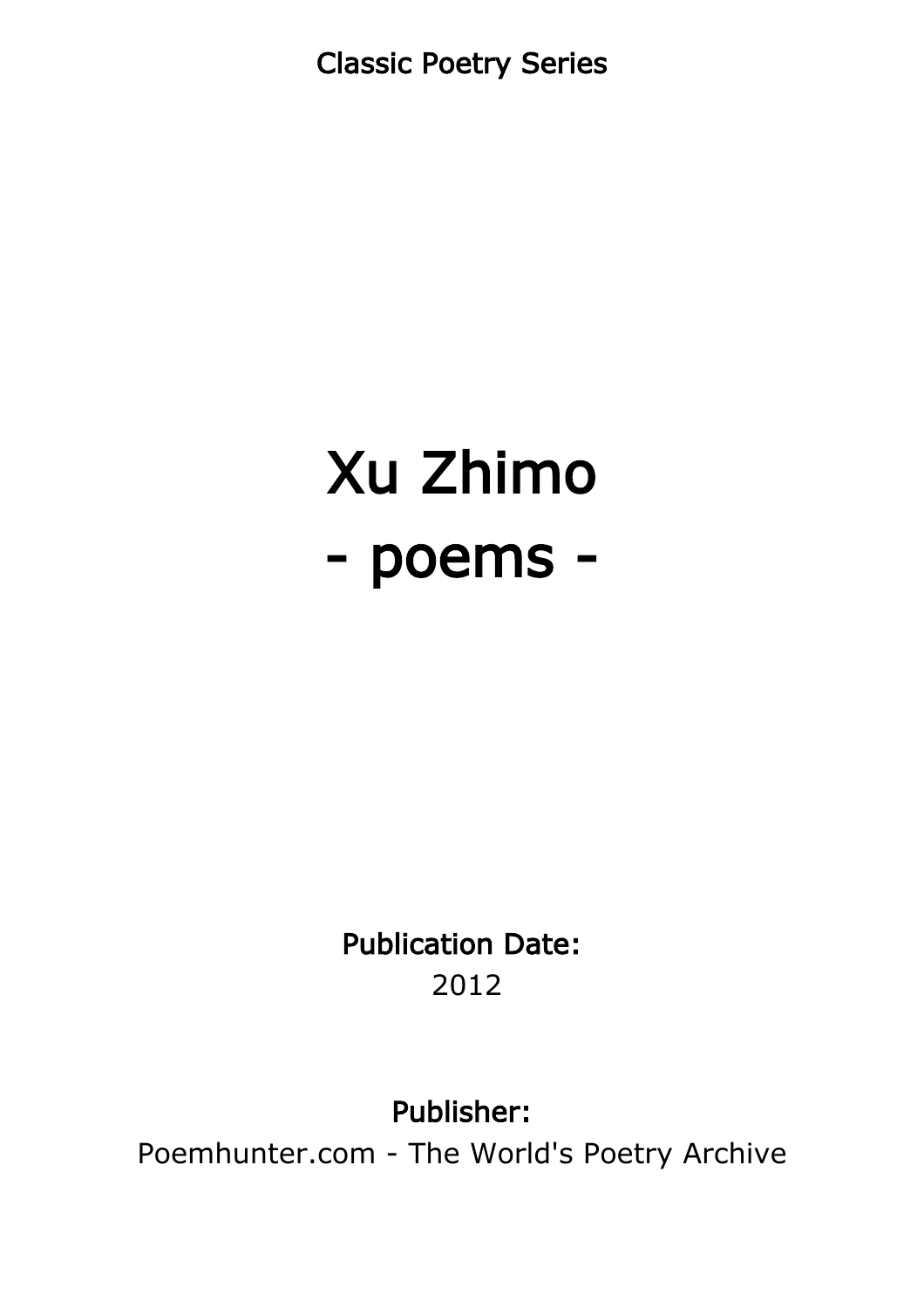## Xu Zhimo(1896-1931)

Xu Zhimo (January 15, 1897—November 19, 1931) was an early 20th century Chinese poet. He was given the name of Zhangxu and the courtesy name of Yousen. He later changed his courtesy name to Zhimo .

He is romanticized as pursuing love, freedom, and beauty all his life (from the words of Hu Shi). He promoted the form of modern Chinese poetry, and therefore made tremendous contributions to modern Chinese literature.

To commemorate Xu Zhimo, in July, 2008, a white marble stone has been installed at the back of King's College, University of Cambridge, on which is inscribed a verse from Xu's best-known poem, 'Saying Goodbye to Cambridge Again'.

Xu was born in Haining, Zhejiang and graduated from the famous Hangzhou High School . In 1915, he married Zhang Youyi and next year he went to Peiyang University (Beiyang University, now Tianjin University) to study Law. In 1917, he transferred to Peking University due to the law department of Peiyang University merging into Peking University. In 1918, after studying at Peking University, he traveled to the United States to study history in Clark University. Shortly afterwards, he transferred to Columbia University in New York to study economics and politics in 1919. Finding the States "intolerable", he left in 1920 to study at King's College, Cambridge in England, where he fell in love with English romantic poetry like that of Keats and Shelley, and was also influenced by the French romantic and symbolist poets, some of whose works he translated into Chinese. In 1922 he went back to China and became a leader of the modern poetry movement. In 1923, he founded the Crescent Moon Society.

When the Bengali poet Rabindranath Tagore visited China, Xu Zhimo played the part of oral interpreter. Xu's literary ideology was mostly pro-western, and provernacular. He was one of the first Chinese writers to successfully naturalize Western romantic forms into modern Chinese poetry. He worked as an editor and professor at several schools before dying in a plane crash on November 19, 1931 in Jinan, Shandong while flying from Nanjing to Beijing. He left behind four collections of verse and several volumes of translations from various languages.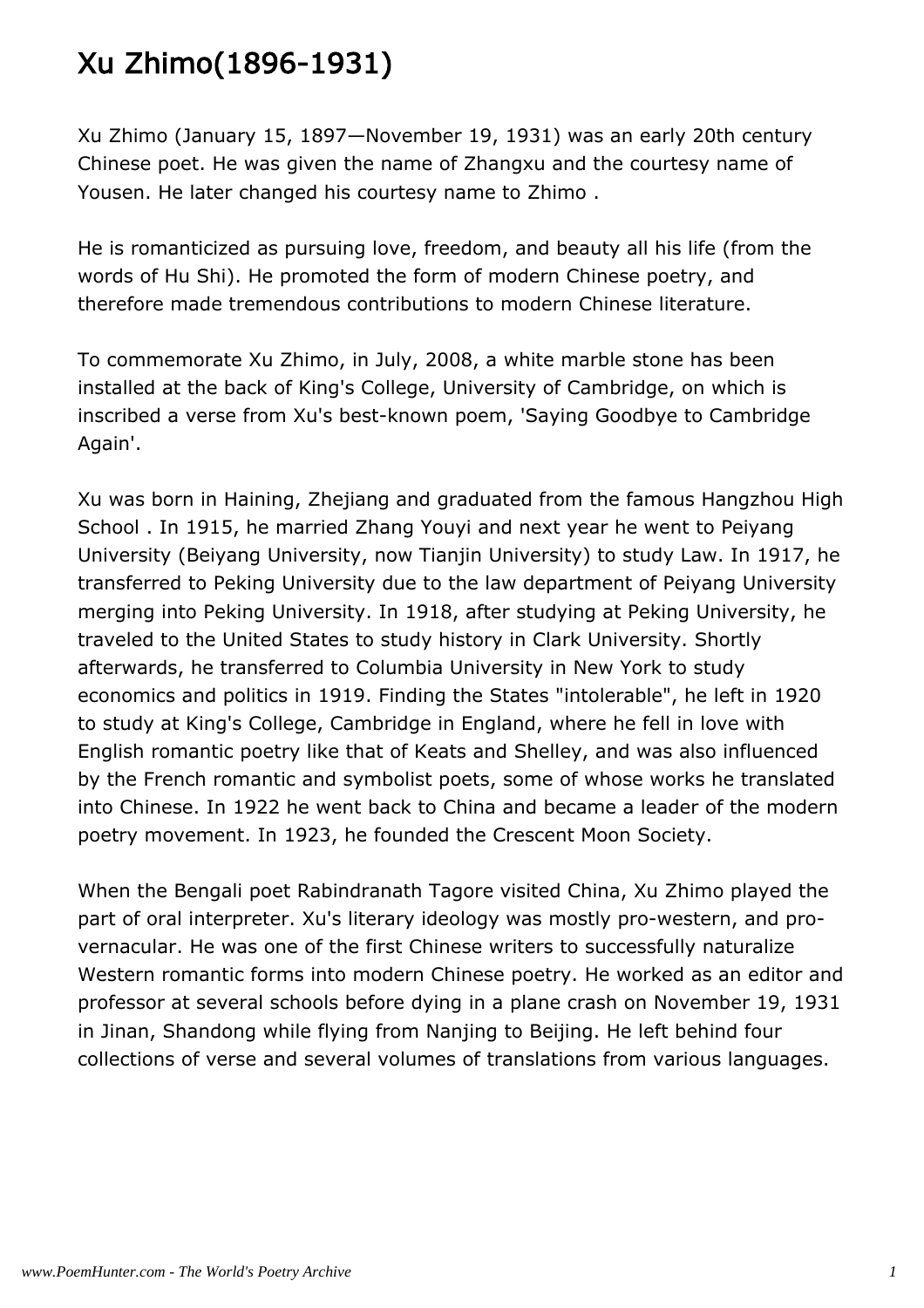## **Chance**

I am a cloud in the sky, A chance shadow on the wave of your heart. Don't be surprised, Or too elated; In an instant I shall vanish without trace.

We meet on the sea of dark night, You on your way, I on mine. Remember if you will, Or, better still, forget The light exchanged in this encounter.

Xu Zhimo